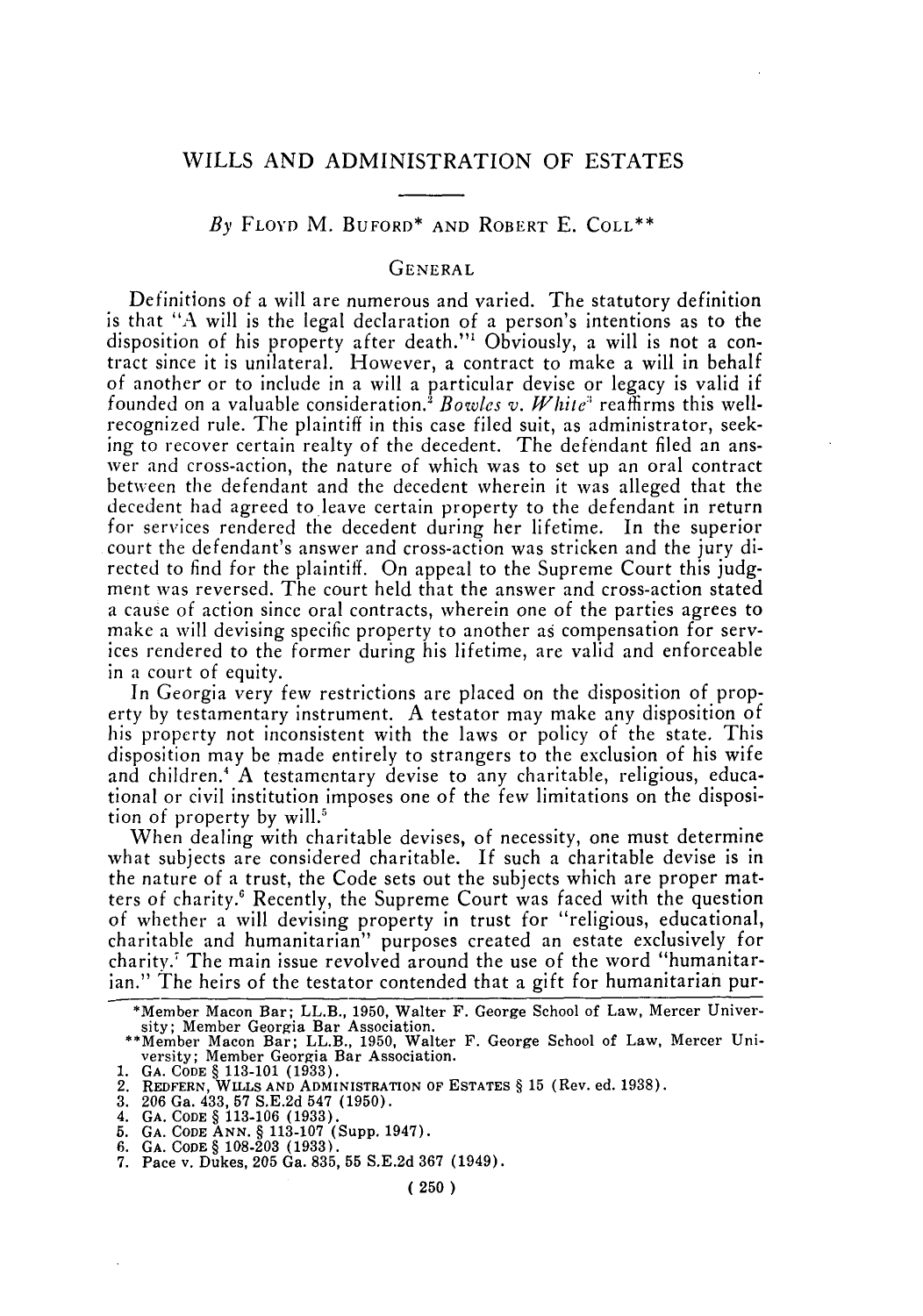poses included one for humane purposes, and a gift for humane purposes was not charitable within the meaning of the statutory definition. In rejecting this contention, the court held that a gift for "humanitarian" purposes was a charitable gift since the two words, humanitarian and humane, are not synonomous. This case demonstrates the need for careful draftmanship when preparing a will. Here, the litigation resulted from the use of one word which was, to a certain extent, ambiguous. Many times a testator's wishes can be defeated because of the use of language which is indefinite and ambiguous.

# MENTAL CAPACITY AND UNDUE INFLUENCE

Any person may make a will in Georgia unless laboring under some legal disability.<sup>8</sup> One need not be an intellectual giant to possess the necessary capacity to make a will. At one time "a mere glimmering of reason" was sufficient mental capacity.<sup>9</sup> Generally, a testator possesses testamentary capacity if he has sufficient intellect to enable him to have a decided and rational desire as to the disposition of his property." Testamentary capacity is determined by the condition of the testator's mind at the time of the execution of the will. Proof of mental incapacity before or after the execution of the will does not necessarily show incompetency at the time the will was actually made."

Free and voluntary execution is one of the essential requirements of a valid will. Any fraudulent practice or undue influence which prevents the testator from expressing his own wishes voids the will.<sup>12</sup> Acts or circumstances which amount to undue influence in one case may not amount to undue influence in another. A very wide range of testimony is permissible on the issue of undue influence since the determination of this question varies with the facts and circumstances of each case.<sup>13</sup> In *Bowman v. Bowman14* a will was caveated on the grounds of undue influence. The will was admitted to probate and the caveatrix appealed to the superior court. The superior court directed a verdict against the caveatrix. On appeal to the Supreme Court, this judgment was reversed. The court ruled that this question of undue influence should have been put to the jury since, on the issue of undue influence, the rules of evidence take into account the peculiar circumstances surrounding this issue. As pointed out by the court, undue influence can seldom be shown except by circumstantial evidence. For this reason it is proper, on the issue of undue influence, to admit evidence tending to show the testator's dealings and associations with the beneficiaries; his habits, motives and feelings; his strength or weakness of character; his confidential family, social and business relations; the reasonableness or unreasonableness of the will; his mental and physical condition

**A. GA. CODE** § **113-201 (1933).**

<sup>9.</sup> Potts v. House, 6 Ga. 324 (1849).<br>10. Manley v. Combs, 197 Ga. 768, 30 S.E.2d 485 (1944). See REDFERN, WILLS AND AD-MINISTRATION OF **ESTATES** § 37 (Rev. ed. **1938),** for a complete collection of authorities.

**<sup>11.</sup>** Bassett v. Hunter, **205 Ga.** 417, **53 S.E.2d 909** (1949).

<sup>12.</sup> **GA. CODE § 113-208 (1933).**

**<sup>13.</sup>** Bowman v. Bowman, **205 Ga. 796, 55 S.E.2d 298** (1949).

<sup>14.</sup> *Ibid.*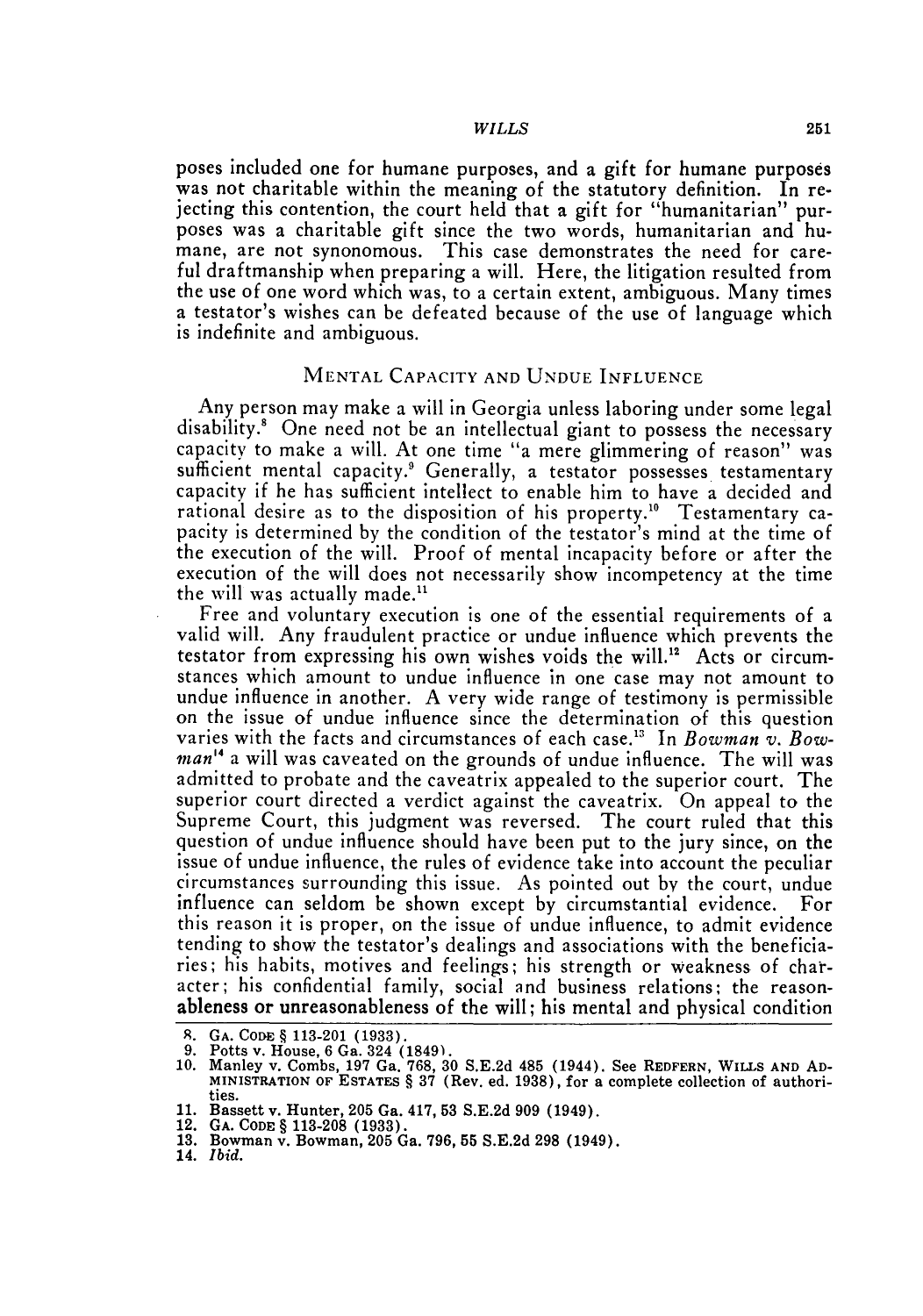at the time the will was made; his manner and conduct; and generally, every fact which will throw any light on the issue raised by the charge of undue influence.

## FORMALITIES **OF** EXECUTION

The formalities to be observed in the execution of a will are clearly prescribed by statute.<sup>15</sup> Since no particular form of words is necessary to constitute a will,<sup>16</sup> any writing may be construed to be a testamentary instrument. . Once it is determined that an instrument is testamentary in character, such instrument must comply with the formalities prescribed by statute to be valid. An interesting case involving this principle is that of *Guest v. Stone.*<sup>17</sup> In this case a serviceman deposited money in a bank. On the deposit slip a notation was made naming the defendant as beneficiary in case of the death of the depositor. After the death of the depositor, the administrator of the estate sued for the recovery of the deposit. The Supreme Court held this transaction to be testamentary in character. The deposit slip, having been signed only by the deceased, conveyed no interest to the named beneficiary since the prescribed formalities for the execution of a will had not been observed. The deposit was not construed to constitute a gift since the circumstances surrounding the deposit showed that this named beneficiary was to take an interest only in the event of the death of the depositor.

It is an elementary rule of evidence that the credibility of a witness is for the determination of the jury.<sup>18</sup> In *Middleton v. Waters*<sup>19</sup> probate of a will was caveated on the grounds of non-execution and forgery. Probate was allowed and the caveatrix appealed to the superior court. The three subscribing witnesses of the alleged will testified positively as to the due execution of the instrument. The caveatrix produced one witness who testified as to non-execution. The jury returned a verdict for the caveatrix. On a subsequent appeal, the Supreme Court affirmed the judgment of the superior court in denying a new trial. The court held that the issue of non-execution was properly submitted to the jury, and the jury having resolved that issue in favor of the caveatrix, denial of a new trial was not error.

#### **CONSTRUCTION**

In a very early case Chief Justice Marshall laid down the rule that "The intent of the testator is the cardinal rule in the construction of wills, and if that intent can be clearly perceived, and is not contrary to some positive<br>rule of law, it must prevail . . . .''<sup>20</sup> This principle is set forth by statute<sup>21</sup>

**<sup>15.</sup> GA. CODE** § **113-301 (1933). 16. GA. CODE** § **113- 102 (1933). 17. 206** Ga. **239, 56 S.E.2d** 247 (1949).

**<sup>18.</sup>** *GA.* **CODE** § **38-1805 (1933).**

**<sup>19. 205</sup>** Ga. **847, 55 S.E.2d 359** (1949). **20.** Finlay v. King's Lessee, **3** Pet. 346, **7 L.Ed. 701 (1830).**

<sup>21.</sup> *GA.* **CODE** § **113-806 (1933).**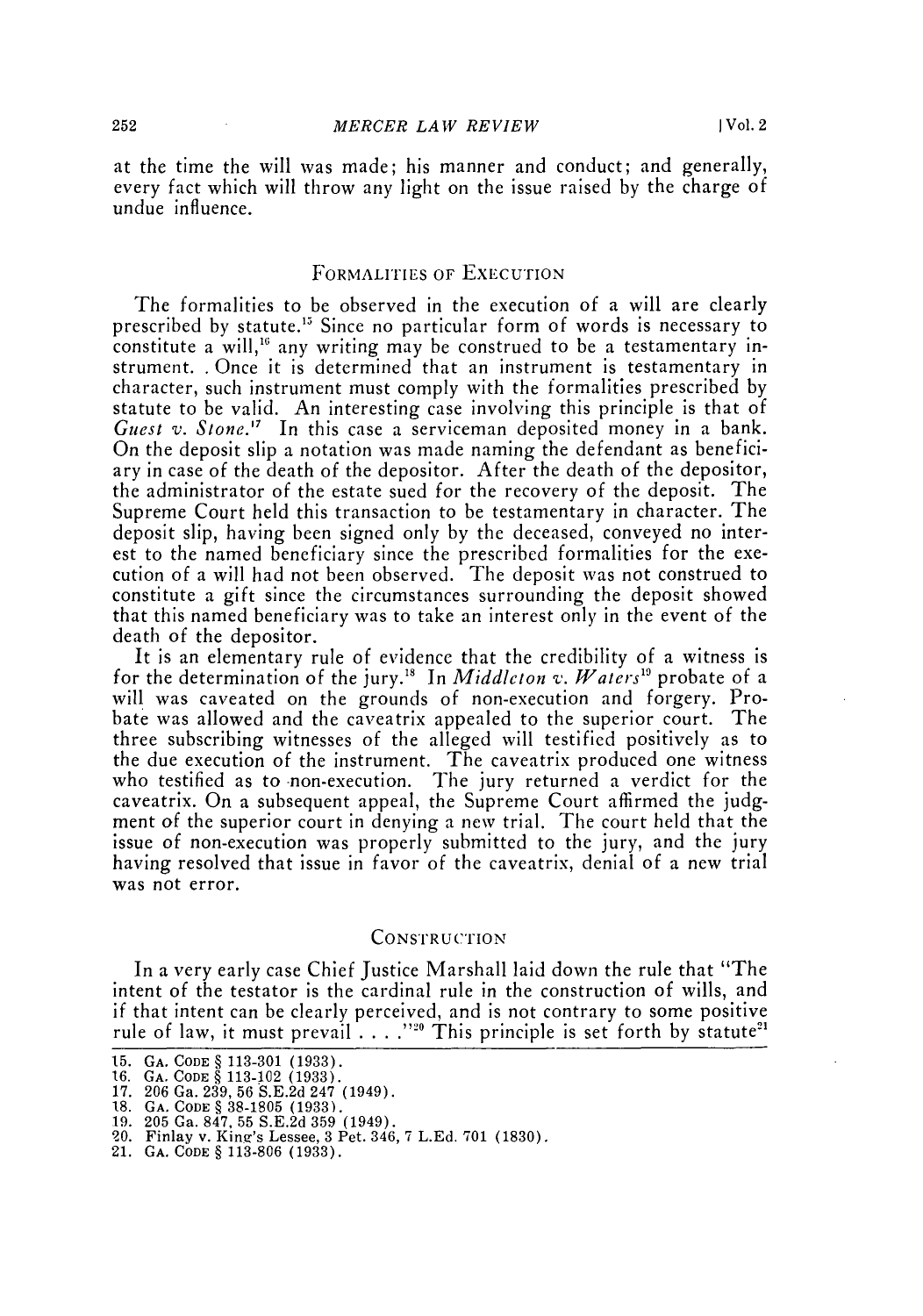and by innumerable cases.<sup>22</sup> Each will is a law unto itself.<sup>23</sup> For that reason, precedents or adjudged cases are of little help in determining the intention of the testator.<sup>24</sup> Generally, in the construction of wills, courts are not limited to any particular item, sentence or clause. The court may look to the four corners of the will in an attempt to ascertain the intention of the testator.<sup>25</sup> The construction of an unambiguous will is for the court and not for the jury.<sup>26</sup> If the intention of the testator is clear, it is the duty of the court to so construe it, regardless of any opinion the court may have as to a different testamentary intention.<sup>27</sup> Naturally, where the terms of a will are explicit, definite and unambiguous, and can be applied in the court of ordinary, there is no necessity for a construction of its terms.<sup>28</sup>

In *Jenkins v. Shuften*<sup>29</sup> a will provided for the disposition of property to certain relatives of the testator provided the testator's widow did not dispose of it "during her lifetime." The Supreme Court was called upon to construe the meaning of the phrase "during her lifetime." The court ruled that under this phraseology, the widow did not have power to dispose of the property by will.

A provision in a will that "if any of my children dying without heirs the property they get of me shall be divided between the others" was construed to relate to the effective date of the will, the death of the testator.<sup>30</sup> The court reasoned that it was not the intent of the testator to create an estate that might subsequently be defeated by the death of such child without issue.

A will which bequeathed property to the testator's sister, and provided that any residue or property or proceeds thereof remaining in her possession at her death should go to the testator's wife, created a life estate with power of sale in the sister. Upon her death, all property or proceeds thereof **in** her possession, which she had taken under the will, had to be surrendered to the testator's executrix for disposition under the will.<sup>3</sup>

The case of *Johns v. Citizens & Southern Nat. Bank*<sup>32</sup> involves a class gift. The testamentary provision, which the court was called upon to construe, provided that "whatever amont [sic] may be over when the donation[s] are all made is to be equally divided among my brothers and sisters." The court held that this provision constituted a gift of the testator's residuary estate to a class consisting of his brothers and sisters living at his death. The descendants of a brother and sister predeceasing the testator were excluded because the lapse statute<sup>33</sup> is inapplicable in the case of a residuary gift to a class which is to be ascertained upon the occurrence of an indicated event.

25. Stahl v. Russell, 206 Ga. 699, 58 S.E.2d 135 (1950).

- 27. Johns v. Citizens & Southern Nat. Bark, 206 Ga. 313, 57 S.E.2d 182 (1950); Davant
- 28. Darnell v. Tate, 206 Ga. 576.58 S.E.2d 160 (1950).
- 
- 29. 206 Ga. 315, 57 S.E.2d 283 (1950). 30. Davant v. Shaw, 206 Ga. 843, 59 S.E.2d 500 (1950).
- **31.** Stahl v. Russell, 206 Ga. 699, 58 S.E.2d 135 (1950).
- 32. 206 Ga. 313, 57 S.E.2d 182 (1950).
- 33. GA. CODE **§** 113-812 (1933).

<sup>22.</sup> REDFERN, WILLS AND ADMINISTRATION **0F** ESTATES § 133 (Rev. ed. 1938).

<sup>23.</sup> Jenkins v. Shuften, 206 Ga. 315, 57 S.E.2d 283 (1950).

<sup>24.</sup> Davant v. Shaw, 206 Ga. 843, 59 S.E.2d 500 (1950).

<sup>26.</sup> Collier v. Citizens & Southern Nat. Bank, 206 Ga. 857, 59 S.E.2d 385 (1950).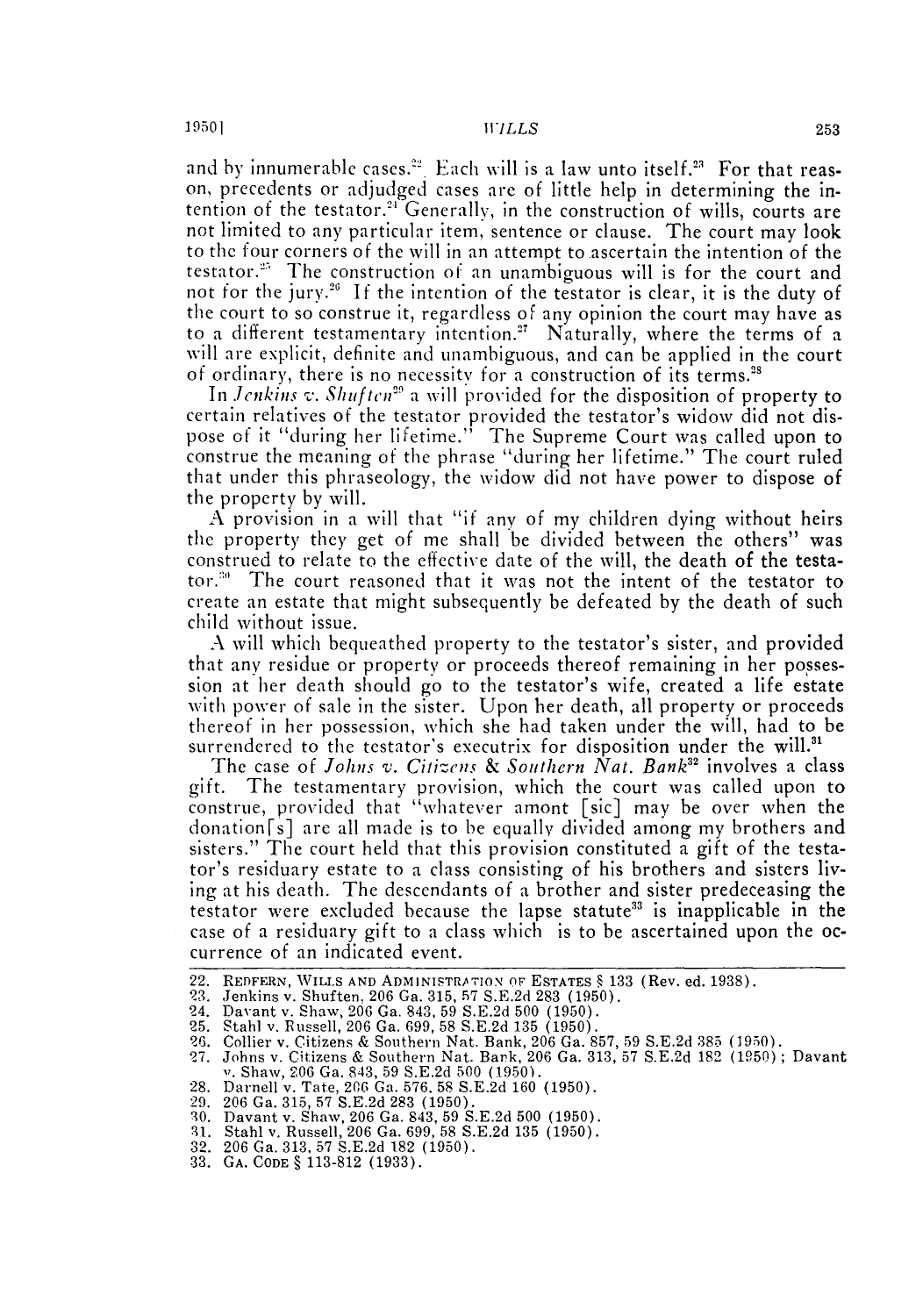*Scranton-Lockawana Trust Co. v. Bruen34* also involves a residuary gift. A will devised the residue to a named person and provided that if she should die childless the residue should go to a second named devisee. The second devisee survived the testatrix but predeceased the first named devisee. When the first devisee died without children, the court was called upon to determine the disposition of the residuary estate. The court ruled that the residue passed to the heirs of the second devisee because this provision created a base or qualified fee in the first devisee which was defeated by her dying without children.

### COURT OF ORDINARY-PROBATE-YEAR'S SUPPORT

A will is an ambulatory instrument which is inoperative during the lifetime of the testator. The law does not recognize an instrument as a will until it has been proved before the court of ordinary. By statute,<sup>35</sup> the court of ordinary is given exclusive jurisdiction over the probate of wills. Once a court of ordinary has assumed jurisdiction and granted probate of a will, its judgment cannot be attacked collaterally.<sup>36</sup> However, if a judgment of a court of ordinary has been procured **by** fraud, the superior court, in the exercise of its equitable jurisdiction, may set aside such judgment upon proper allegations and proof.<sup>37</sup> Also, where the administrator or executor has obtained his discharge by fraud, such discharge may be set aside on motion and proof.<sup>38</sup>

Johnson v. Bogdis<sup>39</sup> represents a case wherein the plaintiffs filed an equitable petition seeking to set aside a year's support granted to the defendant. The petition alleged fraud in the procurement of the judgment granting the year's support. The alleged fraud consisted of representations made to the plaintiffs which induced them not to appear or contest the application for the year's support. The superior court set aside the judgment allowing the year's support. On appeal, the Supreme Court reversed this judgment, but only because the evidence was insufficient to show fraud. The court expressly recognized the rule that a judgment of the court of ordinary could be set aside by a court of equity in a direct proceeding for that purpose, on the ground that such judgment had been procured by fraud. The court also recognized the fact that one of the most frequently recurring forms of fraud is the making of some agreement or representation for the purpose of preventing an appearance or defense in an original action.

In  $\emph{Warrock v. Warnock$^{40}$}$  the plaintiffs, as legatees, filed a bill in equity seeking to have a judgment discharging the executor set aside on the grounds that the discharge had been obtained by fraud. The judgment discharging the executor had been obtained thirteen years prior to the

**38. GA.** CODE § 113-2303 (1933). 39. 295 Ga. 535, 54 S.E.2d 620 (1949).

<sup>34. 206</sup> Ga. 872, 59 S.E.2d 397 (1950).

**<sup>35.</sup> GA.** CODE § 113-603 (1933).

<sup>36.</sup> REDFERN, WILLS **AND ADMINI3TRATION** OF **ESTATES** § 110 (Rev. ed. 1938); Wash v. Dickson, 147 Ga. 540, 94 S.E. 1009 (1918).

**<sup>37.</sup>** Johnson v. Bozdis, 295 Ga. 535, 54 S.E.2d 620 (1949).

<sup>40. 206</sup> Ga. 548, 57 S.E.2d 571 (1950).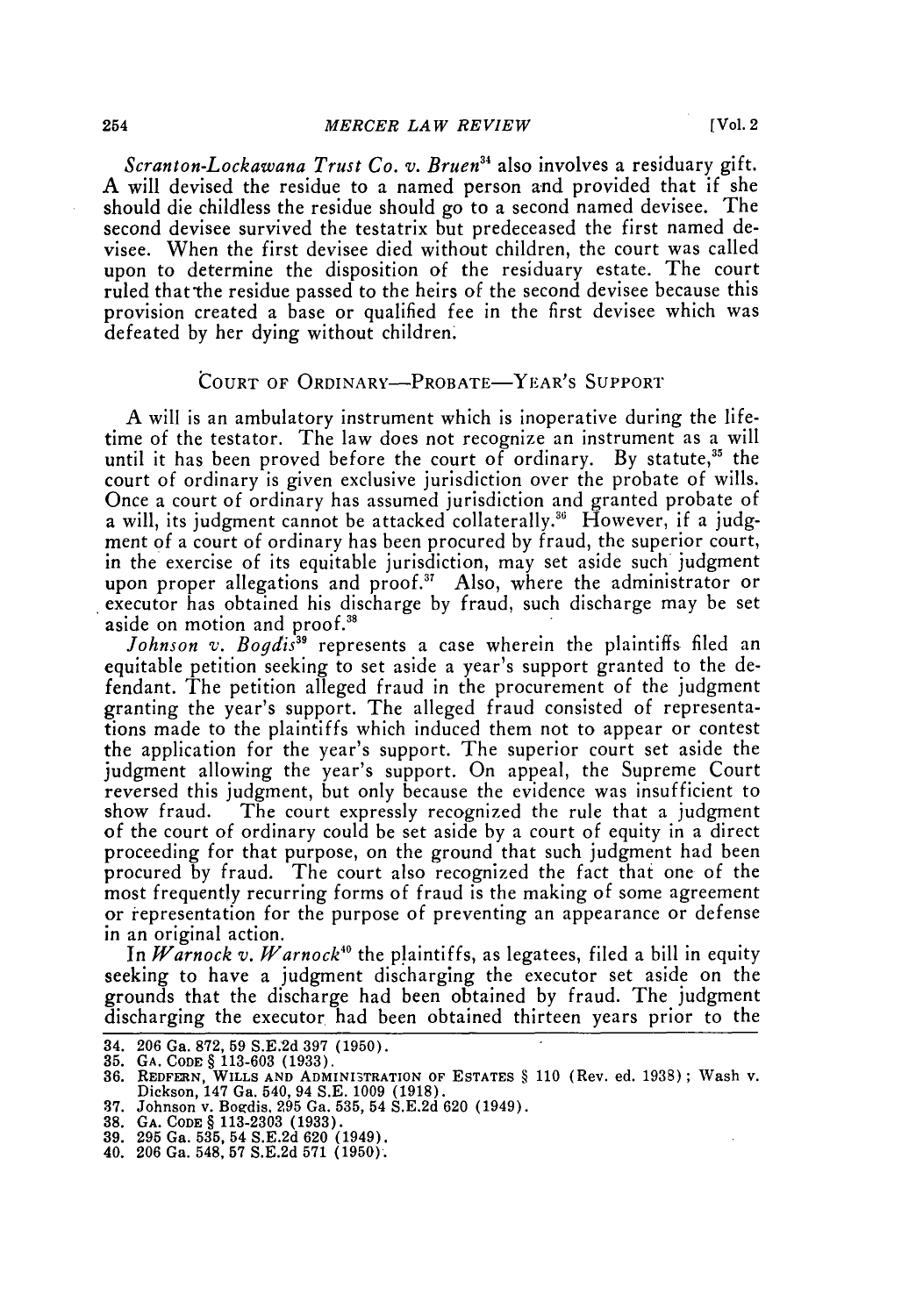filing of this action. The petition was dismissed on demurrer and the Supreme Court affirmed this judgment since the petition contained no specific allegations of actual fraud which prevented the plaintiffs from instituting the actions sooner. In such a case as this, beneficiaries sui juris must institute the action to set aside the discharge within three years from the date of the order granting the discharge. The statute of limitations will be tolled where actual fraud exists, but the complaining party must show that there has been reasonable diligence used in the discovery of such fraud.

Another case involving a year's support is that of *Herring v. Fain."* In this case the decedent, prior to his death, had conveyed land by security deed. His widow and children thereafter executed another security deed including the original indebtedness. The court ruled that the widow waived her right to a year's support to the extent of the legal title conveyed: although she might be entitled to support from the equity of redemption, if any. The fact that title to the land from which the widow sought a year's support was collaterally involved did not deprive the court of ordinary of jurisdiction.

#### **ADMINISTRATION**

The Code provides that under a will no devise or legacy passes title until the executor has given his assent to such devise or legacy." In Thornton v. *Hardin*<sup>13</sup> the testator devised a life estate in land to his widow, with remainder to their children. The widow was also the executrix of the estate. The court held that the widow was not entitled to a cancellation of certain deeds transferring an interest in timber on the land, given by one of the remaindermen, as clouds on her title as executrix. The widow, as executrix, having assented to the devise of the life estate, parted with all power and control over the land.

When an estate is unrepresented, the ordinary is given power to appoint a temporary administrator for the purpose of collecting and taking care of the effects of the decedent.<sup>44</sup> The powers of the temporary administrator are strictly limited. For example, a temporary administrator has no right or authority to maintain an action for the recovery of realty held adversely to the estate of his decedent. *Peyton* v. *Rylee45* re-establishes this rule of law. In the *Pevton* case the plaintiff brought an action seeking the cancellation of a deed on the grounds of fraud and prayed for the recovery of the land described in the deed. Plantiff recovered a verdict and the defendant filed a petition in error. While the petition in error was pending, the plaintiff died and a temnorary administrator was appointed and made a party to the suit in her place. The writ of error was dismissed. On a subsequent trial the plaintiff recovered a verdict and the defendant excepted to the judgment refusing a new trial. On appeal, the court reversed the judgment because the temporary administrator had no right or authority

<sup>41.</sup> **81** Ga. **App. 107, 58 S.E.2d 203 (1950).**

<sup>42.</sup> **GA. CODE § 113-801 (1933).**

<sup>43.</sup> **205** Ga. **769, 55 S.E.2d** 154 (1949).

<sup>44.</sup> **GA. CODE § 113-1207 (1933).**

<sup>45.</sup> **206** Ga. **520, 57 S.E.2d 565 (1950).**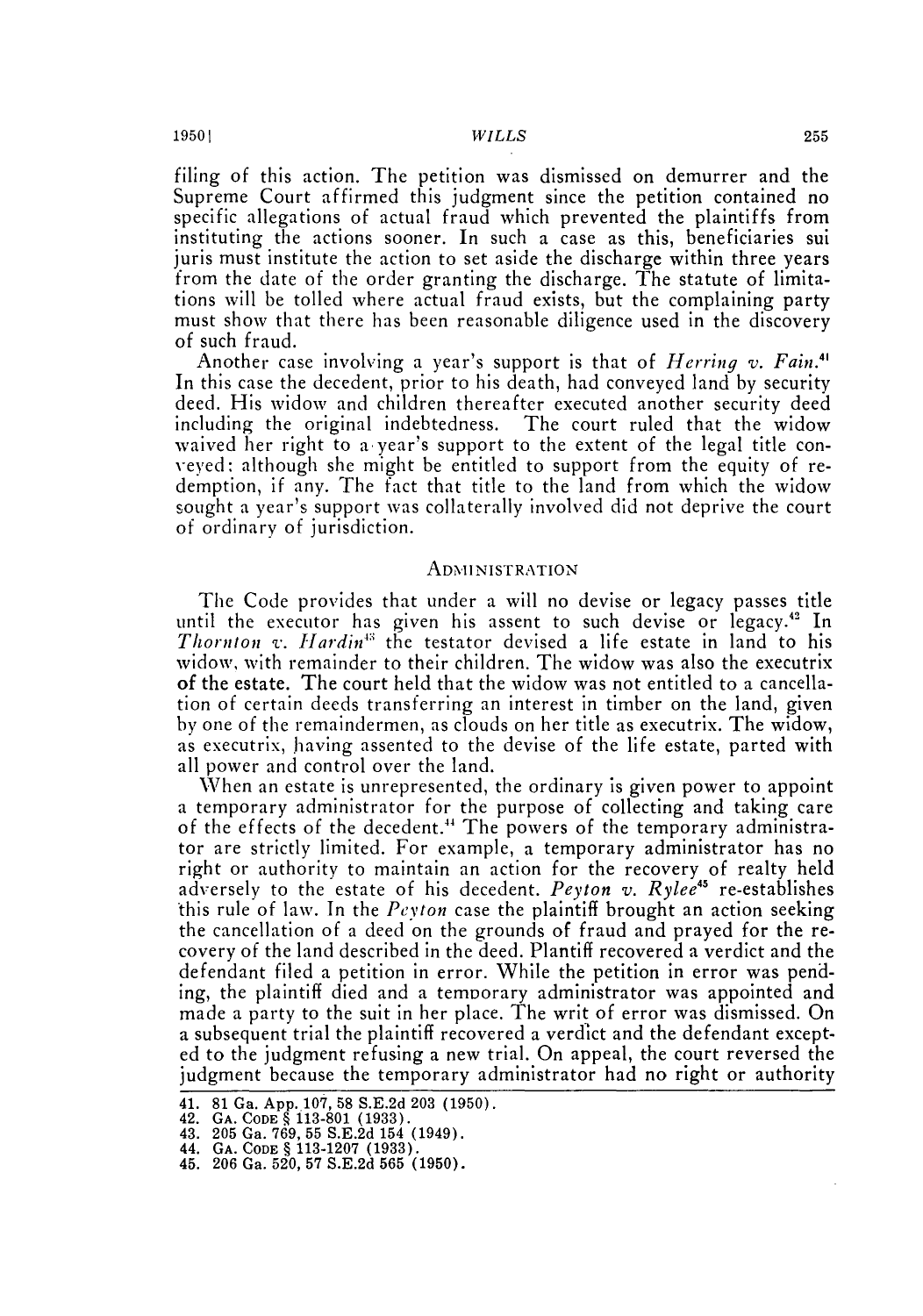to maintain an action for the recovery of land held adversely to the estate he represented.

Sales by executors, if not otherwise provided for by the will, must be made at public sale.46 In *Bonner v. Bell'"* the will provided that the executrix should have full power to handle and dispose of the testator's estate without making any bond, and that the executrix be in no manner restricted in the handling of the estate. The executrix sold property at a private sale, whereupon the plaintiffs brought an action seeking to have the transactions declared void. The Supreme Court held that this provision in the will did not authorize the executrix to sell property of the estate at a private sale.

An interesting case from the standpoint of practice and pleading is that of *Evans v. Citizens & Southern Nat. Bank.48* In this case the plaintiffs filed a caveat in the court of ordinary of Coffee County to compel the executor of decedent's estate to account for the sale of certain stock. While this caveat was pending in the court of ordinary, and without dismissing the action, the plaintiffs filed a suit in the superior court seeking the cancellation of the sale of the stock. In the suit filed in the superior court the executor was designated a trustee. The superior court sustained demurrers to the petition and this judgment was affirmed on appeal. The filing of the caveat in the court of ordinary constituted an election of remedies and the plaintiffs were barred from subsequently filing a suit for cancellation of the sale while the caveat was still pending.

Among the cases dealing with the administration of estates, *Hamrick* v. *Hamrick"* is the most important case decided within the past year. The Code provides that equity has concurrent jurisdiction with the court of ordinary over the settlement of accounts of administrators.<sup>50</sup> This provision has produced a conflict in the Georgia cases dealing with the settlement of accounts. One line of decisions indicated that, irrespective of the existence of adequate remedies at law in the court of ordinary, a court of equity could assume jurisdiction of an action involving the settlement of accounts of administrators. The other line of decisions held that equity would not interfere with the administration of estates unless some party in interest could show that there was an immediate danger of loss or injury to him. The Supreme Court, in an opinion by Chief Justice Duckworth, reviews the cases dealing with this problem. From a reading of the opinion, it is evident that in the future equity will not interfere with the administration of estates unless it can affirmatively be shown that an adequate remedy does not exist in the court of ordinary and that there is a manifest danger of loss or destruction of assets. Since the courts of ordinary have constitutional jurisdiction over the administration of estates,<sup>51</sup> equity will not assume jurisdiction over the settlement of accounts of administrators unless the remedies available in the courts of ordinary are inadequate for the prevention of loss or wrong.

<sup>46.</sup> **GA. CODE ANN.** § **37-607** (Supp. 1947).

<sup>47.</sup> **206** Ga. **98, 55 S.E.2d 612** (1949).

<sup>48.</sup> **206** Ga. 441, **57 S.E.2d** 541 **(1950).**

<sup>49.</sup> **206** Ga. 564, **58 S.E.2d** 145 **(1950). 50. GA. CODE** § **113-2203 (1933).**

**<sup>5</sup>J.** GA. **CON-'T.** Art **VI,** § **6, 1 1, GA. CODE ANN.** § 2-4101 (1948 Rev.).